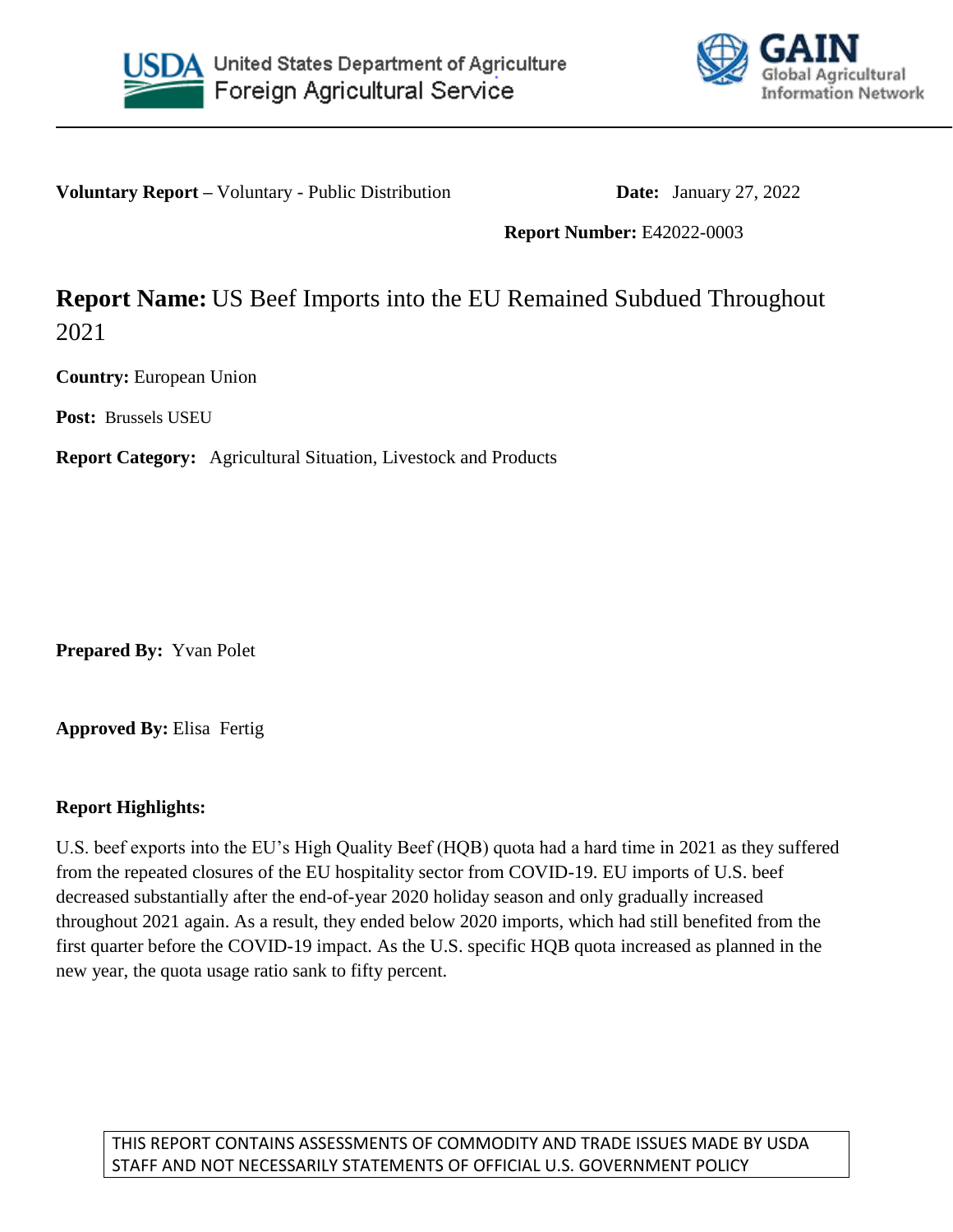



U.S. beef exports to the European Union (EU) into the High Quality Beef (HQB) quota in 2021 started from a low level due to the continuation of pressure from COVID-19 in 2020. However, throughout 2021, the EU imports of U.S. HQB steadily climbed each quarter from 2.3 thousand metric tons (TMT) in Q1 to 3.5 TMT in Q4. The quarterly quota fill numbers in the table below reflect the evolution of COVID-19 in the EU and its impact on the hotel, restaurant, and institutional (HRI) catering sectors, which is the main outlet for U.S. beef. While the HRI sector was able to reopen for much of the second half of 2020, the succession of the different waves of COVID-19 have kept much of the sector under locks until late in the summer of 2021. As repeated closures have also threatened the economic survival of many HRI businesses, lots of them have enlarged their business model to take-away and delivery. This kept the demand for U.S. beef from falling back even further. While much of the HRI sector remains open under restrictions, the arrival of the delta variant, followed by the omicron variant, are again discouraging consumers from eating out, leading to a decrease in demand for U.S. beef.

| U.S. HQB Exports to the EU       |              |              |  |  |
|----------------------------------|--------------|--------------|--|--|
| <b>EU</b> imports in Metric Tons | 2020         | 2021         |  |  |
| Quarter 1                        | 4,153.33 MT  | 2,306.41 MT  |  |  |
| Quarter 2                        | 1,873.05 MT  | 2,668.89 MT  |  |  |
| Quarter 3                        | 3,680.14 MT  | 2,998.27 MT  |  |  |
| Quarter 4                        | 3,127.40 MT  | 3,547.94 MT  |  |  |
| <b>Total Imported</b>            | 12,833.92 MT | 11,511.51 MT |  |  |
| Quota Availability               | 18,500 MT    | 23,000 MT    |  |  |
| Quota Usage                      | 69.37%       | 50.05%       |  |  |

## **Background:**

COVID-19 struck at an unfortunate time for U.S. HQB exports. After years of restricted exports because of strong competition from third country beef exports into the EU HQB quota, U.S. and EU negotiators, at the end of 2019, finally reached agreement to modify the existing EU high quality beef 45,000 MT tariff-rate quota (TRQ) to include a country allocation specifically for the United States. The high-quality beef MOU stems from a U.S. WTO win over the EU's restriction on hormones. The [Implementing Regulation 2019/2179](https://eur-lex.europa.eu/legal-content/EN/TXT/?uri=uriserv:OJ.L_.2019.330.01.0003.01.ENG&toc=OJ:L:2019:330:TOC) modifying the HQB quota allocation management was published in the OJ on December 20, 2019 and started on January 1, 2020. Under the new agreement, U.S. specific HQB quota share will increase from 18,500 MT in 2020 to 35,000 MT in 2026 in seven incremental steps as follows:

THIS REPORT CONTAINS ASSESSMENTS OF COMMODITY AND TRADE ISSUES MADE BY USDA STAFF AND NOT NECESSARILY STATEMENTS OF OFFICIAL U.S. GOVERNMENT POLICY